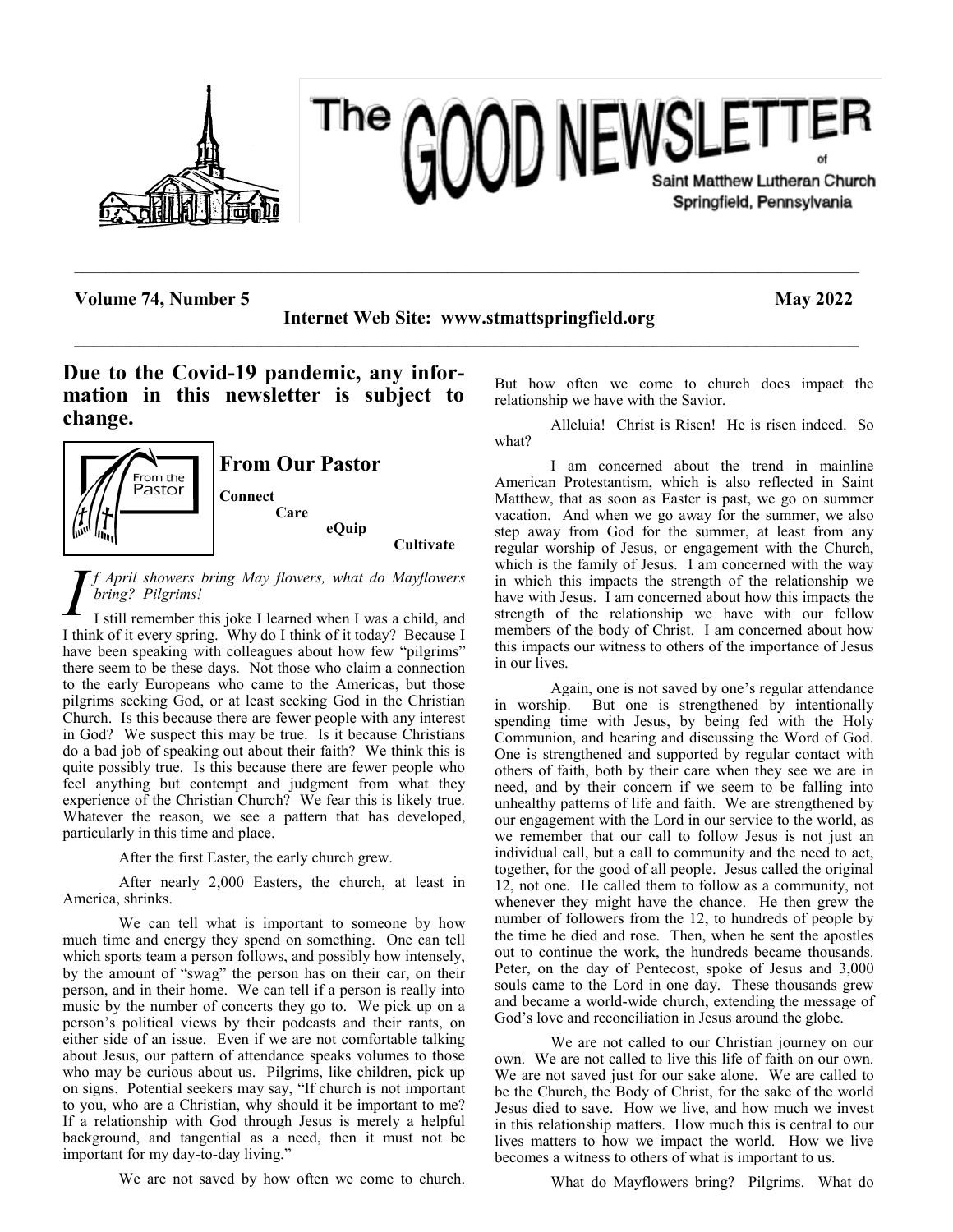our lives say to welcome pilgrims to the journey with Jesus? Are the April showers of God's love at Easter past and gone, or do they water our lives with the blooms of May and beyond?

People are still searching for meaning. They are still searching for God. So are we. How we live can help us in our search. How we live can point others to Jesus.

Be the Mayflower.

Pastor Karl M. Richard

#### \* \* \* \* \*

#### **Christian Education Updates**

W e have had a wonderful Sunday School<br>helpers who come every Sunday to help our<br>children learn about Jesus. Before we get ready for Vacation  $\mathcal{T}$ e have had a wonderful Sunday School year! Thank you to our very special teachers and helpers who come every Sunday to help our Bible School, we would like to celebrate our school year. Please join us under the tent for a Celebration of our Sunday School Year! We will be celebrating on June  $5<sup>th</sup>$  at 9:00 in the courtyard.

Are you looking for an unforgettable week this summer? Join us for Vacation Bible School from August 1<sup>st</sup> to August 5th. Please contact Julie Cirillo with any questions.

#### Julie Cirillo

#### \* \* \* \* \*

### **Worship and Music Notes**

hrist is Risen! He is Risen Indeed! Alleluia!

C It was a glorious Easter celebration on April 17th with the Gospel, and the hymns and the special music and the lilies and spring flowers. Thank you to all who made it such a special day - to Pastor, to Janice, to the musicians and the Altar Guild, and to those who dedicated lilies, as well as those who provided music and assistance during Holy Week.

While we celebrated Easter Sunday on April 17th, the official church Easter season continues through June 4th when we observe Pentecost on Sunday, June 5th. However, in our lives and in our hearts, Easter never ends.

#### Pat McHugh

#### \* \* \* \* \*

### **Property Update**

**W** ork on the Youth Room (forms documents were cleared and recycleaning the walls and cleaning for the youth. ork on the Youth Room (formerly the outside Finance Room) is continuing. Many cartons of old documents were cleared and recycled. We will be

The roof was examined, some repairs were made, several tiles were replaced. Many more will be replaced as soon as the tiles are available.

The archway in between the hall and the front of the church has been scraped, plastered, and painted.

In the Education Wing, the old 24-volt rectifier switches have been replaced and are working well.

A very tiny gas leak in the boiler room was detected and repaired. Everything in good working order.

The elevator is now working well, and has been state inspected.

Property Committee \* \* \* \* \*

### **Women of the ELCA**

A huge thank you to the members of our congregation for the support of Women of the ELCA's ministries, particularly the recent Bed for Kids collection. Although our original speaker was not able to attend due to a medical huge thank you to the members of our congregation for the support of Women of the ELCA's ministries, particularly the recent Bed for Kids collection. Although in her family, we were still able to learn about this organization and how it helps children and their families. We are honored to help out this worthy organization and thank you for the many donations to help make functional homes for families in the Greater Philadelphia area.

The LWR quilters have completed 50 quilts! This is a milestone for this little group. We are taking a break so that we can get more tops sewn and backs ready for our next session. Stay tuned for when we start up again!

Meetings for this month are the following:

| May 11 9:30 a.m. | Board meeting in Parlor  |
|------------------|--------------------------|
| May 24 7:00 p.m. | Circle meeting in Parlor |

All ladies are invited to attend. Try us out!

Blessings, Carol Penjuke \* \* \* \* \*

# **Financial Update**

*E ach of you must give what you have decided in your heart, not with regret or under compulsion, since God loves a cheerful giver. 2 Corinthians 9:7*

|               | March 2022    | Year to Date  |
|---------------|---------------|---------------|
| Giving/Income | \$ 37,012.36  | \$125,151.11  |
| Expenses      | 47,089.83     | 144,428.95    |
| Plus/Minus    | (S 10,077.47) | (\$19,277.84) |

Summary: For the month of March we ran a deficit of \$10,100 while year to date the deficit is \$19,300. Our budget for the year is for a deficit of \$38,000. Winter heating costs and repairs were drivers for March as the Maintenance and Property expense for the month was over budget by around \$6,800. Easter and Lenten giving in April and hopefully warmer weather will be a blessing.

**Giving Opportunities:** Here are several expenses from March where donations/reimbursements would be helpful to meeting our budget — any help is appreciated:

- \$145 for Palms for Palm Sunday
- \$120 for Piano Tuning
- \$675 for Sound System components

Finance Committee

\* \* \* \* \*

## **Men's Breakfast**

W e have scheduled the May Men's Breakfast for Saturday, May 21, at 7 a.m. at the Court Diner in Media. It's a great way to start the day!

#### \* \* \* \* \*

### **Children's Corner**

Connecting People — Changing Lives

*God is with you in everything you do. Genesis 21:22*

**ear Children**,

**Dear Children,**<br>If you look at the cover of our church Newsletter, you will<br>notice the above saying - "Connecting People, Changing If you look at the cover of our church Newsletter, you will Lives." Although churches everywhere unite people with various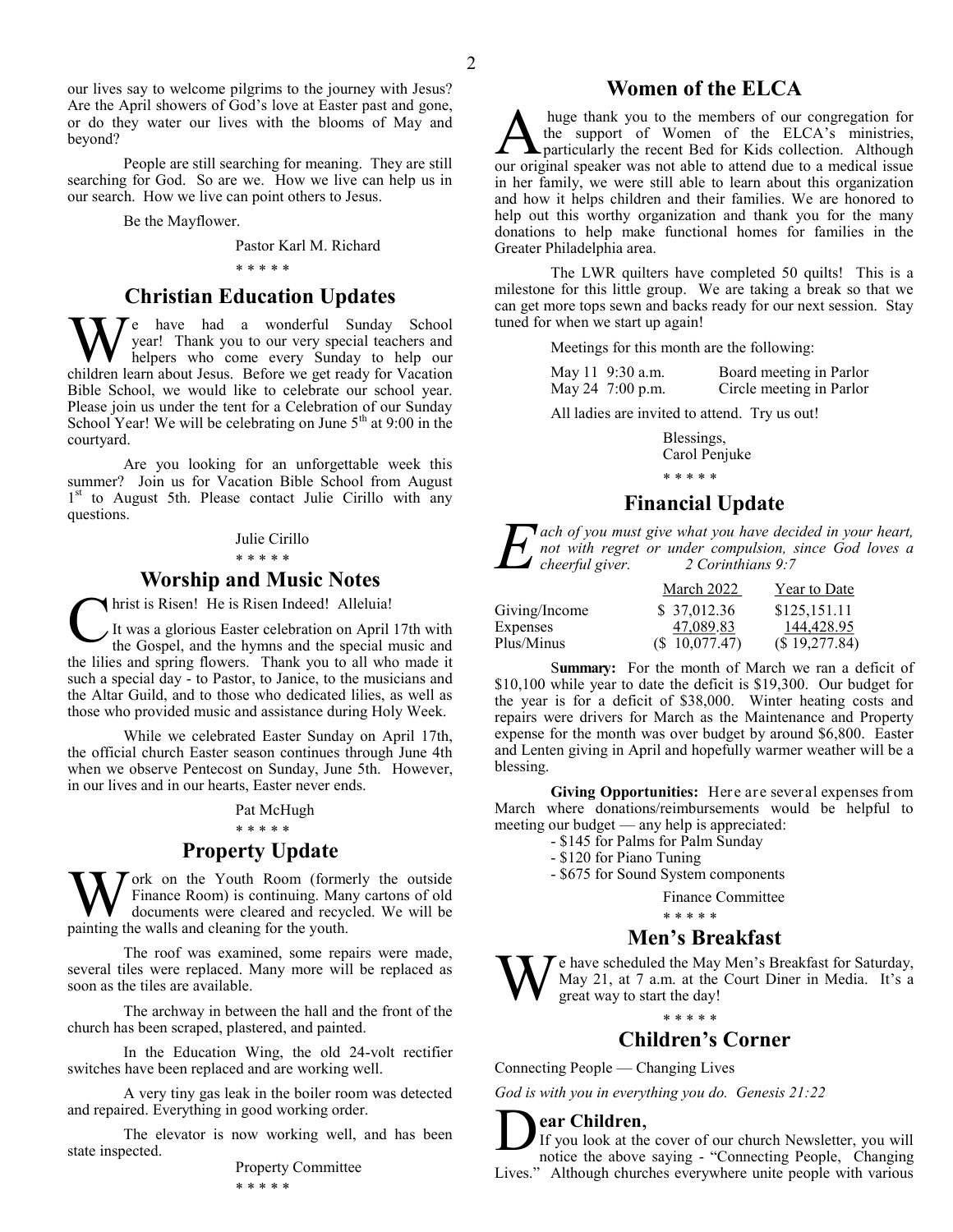groups, worship services, retreats, and mission circles; one does not often find a special connection to friends after a 70 year hiatus. Let me tell you a lovely story of friendship that happened to us very recently. A few months ago, I was walking in a section of our hall here at Maris Grove, when I spotted several cartons in the hallway indicating that people had just moved in. Not wanting to bother them on "move-in" day, I waited a couple of days before knocking on their door. When the couple appeared at the door, we immediately started a spirited conversation. I told them the usual things about parking, garbage pick-up, how much they would enjoy living here, etc. When I asked they where they lived before, they told me Monroeville (a Pittsburgh suburb) and they were surprised to learn that Don and I lived there for about 7 years—so we chatted a bit about the area. Then, Jim (a retired Methodist pastor) asked us where we were raised as kids and I said, "Oh you probably never heard of it, but we grew up south of Buffalo"—well, their ears perked up!!! When we told him that we were born in Bradford, PA, he started to laugh and said, "I had a church there for several years." After doing some reminiscing, we agreed to eat dinner with them and we talked about church, different stores, vacation places in the area, restaurants, etc. What a wonderful night of memories!!!

A few days later, I ran into Jim's wife, Tracy, and she asked me if I had ever known a girl by the name of Carol Apparently, Carol and her husband were good friends with Jim and Tracy. Carol was my childhood friend and close neighbor. Because we had taken different paths after eighth grade—college and job relocations, we lost contact. I asked for her phone number and called her. Carol, of course, was really taken by surprise—what fun we had talking over old times!! In the midst of our lively telephone chat, she told me that her husband was gravely ill and asked if we would pray for him. As we said good bye, I promised to pray for him and later I put him on our prayer chain at Saint Matthew. I have called and texted many times since and am happy to report that Carol's husband is doing much better and the family was grateful that so many people they didn't know prayed for him. Was God's hand in this?? I think so. Later in the week, my morning devotions were based on Genesis 21:22—"God is with you in everything you do." Try reflecting on this Bible verse and think how God REALLY is present in every aspect of your lives. God was with you during COVID, as you took your math test (of course you needed to study), when your team won or lost, when you met a new friend, etc. Remember to thank Him for being present in your daily lives and make every connection a wonderful experience.

#### **Dear Parents,**

Both of my parents moved around a bit and also did some traveling and always shared their surprise "connections" with my brother and me. I'll bet you have "met up" with people who shared your past, and your children would love to hear your stories. Take time to make CONNECTIONS happen—make that phone call to a long ago friend; send a funny get-well card; ask that new neighbor to Saint Matthew for a worship service—your life will be happier.

#### Sylvia Yost

#### \* \* \* \* \*

#### **Nursery School**

H ere at our Nursery School we are gearing up for our Outdoor Spring Art Show on Monday, May 16th! Also, we will be learning about bees, flowers and

gardening, making special gifts for Mother's Day and will begin preparing for our graduation and recognition ceremonies in June. We continue to enroll for the 2022- 2023 School Year. If you are interested in registering your child, please contact the office at 610-543-5589 and/or visit our website at [www.stmattscns.org/admissions](http://www.stmattscns.org/admissions) for more information.

Happy Spring!

Warmly, Ana Fischer, Executive Director \* \* \* \* \*

### **Food Collection for Saint Mark's**

T hank you to everyone who continues to fill our car with so many food items for us to deliver to Saint Mark's.

I reached out to Maria Koller, the Saint Mark's director, for any suggestions of food they might need; and she replied that peanut butter, canned beef stew, and pancake mix that just needs water added.

Those items will join the canned chicken, other canned meats and tuna, Chef Boyardee items, and deodorant bar soap suggestions we had received previously.

Our next collection will be May  $1^{st}$  from 12-1.

Nancy Regan \* \* \* \* \*

### **Newsletter Deadline**

A rticles for the June newsletter are due in the church office by **noon** on **Friday, May 13.**

# \* \* \* \* \*

### **Vital Statistics**

**Birth: Nicholas Portillo McHugh** Son of Scott McHugh and Rosie Portillo Born April 3, 2022

**25th Wedding**

**Anniversary: David and Diane Redash** May 4, 2022 \* \* \* \* \*

### **Monthly Mailbag**



Dear Saint Matthew Lutheran Church,

Thank you for your generous donation to Saint Mark's Food Center. You help us help many who are in need. God bless you!

> Sincerely, Maria Kollar Saint Mark's Food Center

Dear Saint Matthew Friends,

Thank you for your support of Gemma Services (formed by the merger of Silver Springs-Martin Luther School and the Village)! We have received and are grateful for your kind donation of treat bags and a fleece blanket (received on March 24, 2022) for the children in our residential program. They are sure to bring big smiles to the faces of the boys and girls! Your ongoing support helps us